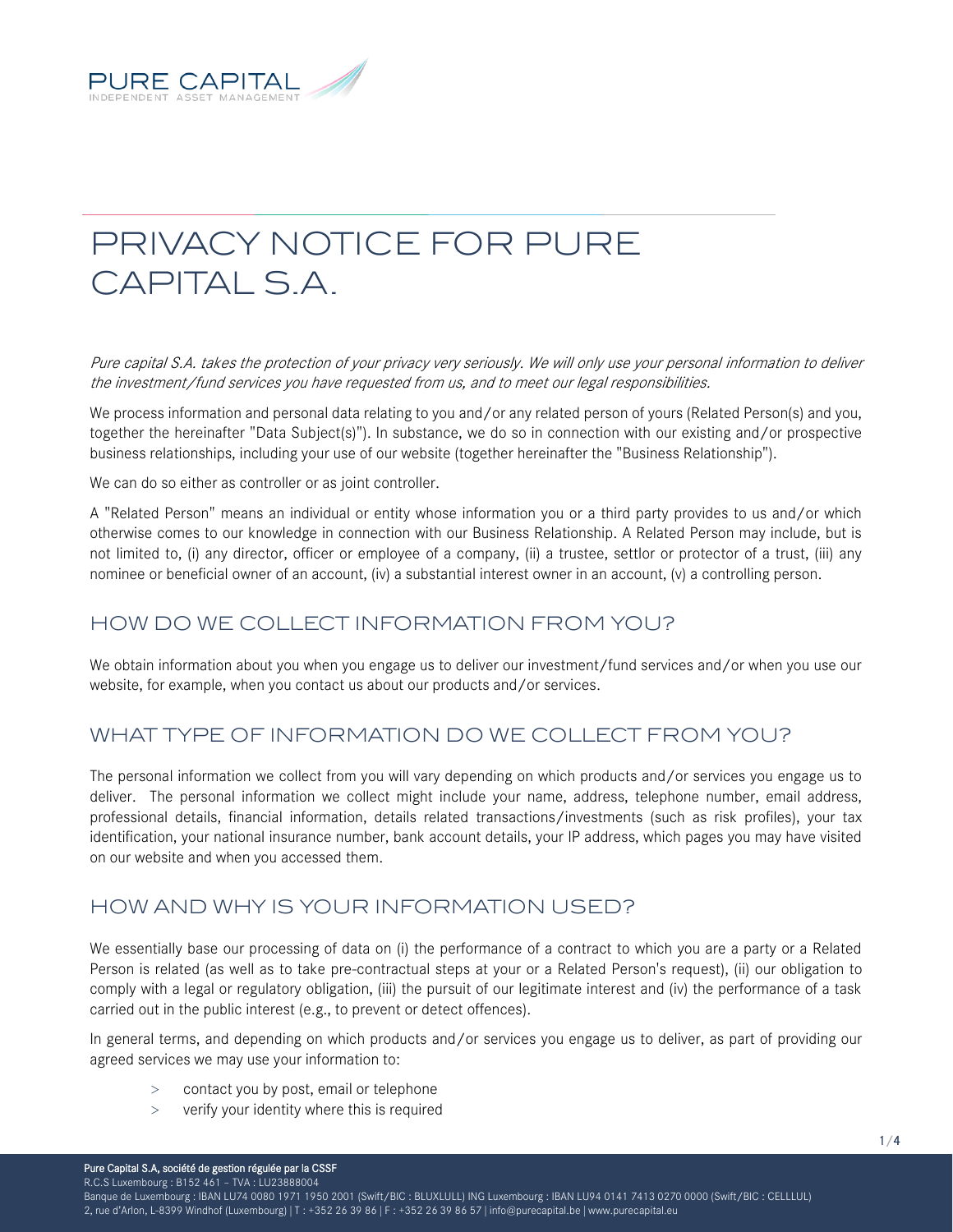

- > understand your needs and how they may be met
- > maintain our records in accordance with applicable legal and regulatory obligations
- > process discretionary portfolio, investment advisory and execution only services
- > process investment management, administration and distribution of investment funds and all related services to it
- > process subscriptions, conversions and redemptions in investment funds
- prevent and detect crime, fraud or corruption and the provision of financial and other services to persons subject to economic or trade sanctions on an on-going basis in accordance with our AML-CTF procedures, as well as to retain AML-CTF and other required records for screening purposes;
- > carry out any other form of cooperation with, or reporting to, competent administrations, supervising authorities, law enforcement authorities and other public authorities (e.g., in the field of anti-money laundering and combatting terrorism financing ("AML-CTF"))

As a matter of principle, we retain personal data for as long as we need during the business relationship or to achieve other purposes of the investment/fund services we are providing or if imposed by applicable legislation. By the same token, we will delete or anonymise personal data (or equivalent) once they are no longer necessary, subject however (i) to any applicable legal or regulatory requirements to store personal data for a longer period, or (ii) to establish, exercise and/or defend actual or potential legal claims, investigations or similar proceedings, including legal holds, which we may enforce to preserve relevant information.

## WHO HAS ACCESS TO YOUR INFORMATION?

We will not sell or rent your information to third parties.

We will not share your information with third parties for marketing purposes.

Any staff with access to your information have a duty of confidentiality under the ethical standards that Pure Capital S.A. is required to follow.

## THIRD PARTY SERVICE PROVIDERS WORKING ON OUR BEHALF

We may pass your information to our third party service providers, agents, subcontractors and other associated organisations for the purposes of completing tasks and providing services to you on our behalf.

However, when we use third party service providers, we disclose only the personal information that is necessary to deliver the service and we have a contract in place that requires them to keep your information secure and not to use it for their own purposes.

Please be assured that we will not release your information to third parties unless you have requested that we do so, or we are required to do so by law, for example, by a court order or for the purposes of prevention and detection of crime, fraud or corruption.

## HOW YOU CAN ACCESS AND UPDATE YOUR INFORMATION

Keeping your information up to date and accurate is important to us. We commit to regularly review and correct where necessary, the information that we hold about you. If any of your information changes, please email or write to our Data Protection Officer:

R.C.S Luxembourg : B152 461 – TVA : LU23888004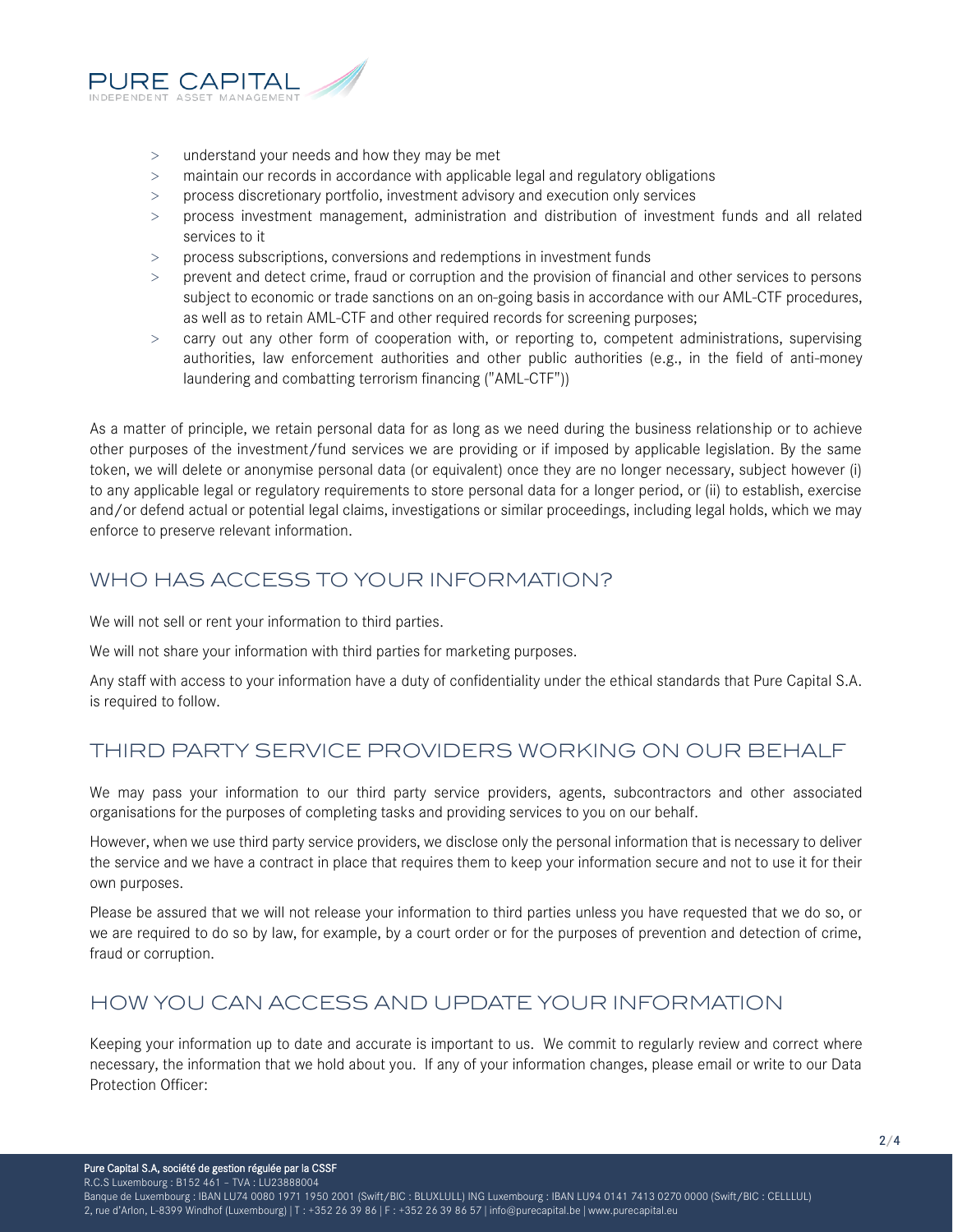

Mr Rudy Hoylaerts Email: rhoylaerts@purecapital.eu 2, rue d'Arlon L-8399 Windhof

You have the right to ask for a copy of the information that Pure Capital S.A. holds about you.

### SECURITY PRECAUTIONS IN PLACE TO PROTECT THE LOSS, MISUSE OR ALTERATION OF YOUR INFORMATION

Whilst we strive to protect your personal information, we cannot guarantee the security of any information you transmit to us, and you do so at your own risk.

Your data will usually be processed in our offices in Luxembourg. We take the security of your data seriously and so all our systems have appropriate security in place that complies with all applicable legislative and regulatory requirements.

### YOUR CHOICES

We may occasionally contact you by post / email / telephone with details of any changes in legal and regulatory requirements or other developments that may be relevant to your affairs and, where applicable, how we may assist you further. If you do not wish to receive such information from us, please let us know by contacting our Data Protection Officer .

### YOUR RIGHTS

Access to your information: You have the right to request a copy of the personal information about you that we hold.

Correcting your information: We want to make sure that your personal information is accurate, complete and up to date and you may ask us to correct any personal information about you that you believe does not meet these standards.

Deletion of your information: You have the right to ask us to delete personal information about you where:

- > you consider that we no longer require the information for the purposes for which it was obtained
- > you have validly objected to our use of your personal information see 'Objecting to how we may use your information' below
- > our use of your personal information is contrary to law or our other legal obligations
- > we are using your information with your consent and you have withdrawn your consent see 'withdrawing consent to use your information' below.

Restricting how we may use your information: In some cases, you may ask us to restrict how we use your personal information. This right might apply, for example, where we are checking the accuracy of personal information about you that we hold or assessing the validity of any objection you have made to our use of your information. The right might also apply where there is no longer a basis for using your personal information but you do not want us to delete the data. Where this right is validly exercised, we may only use the relevant personal information with your consent, for legal claims or where there are other public interest grounds to do so.